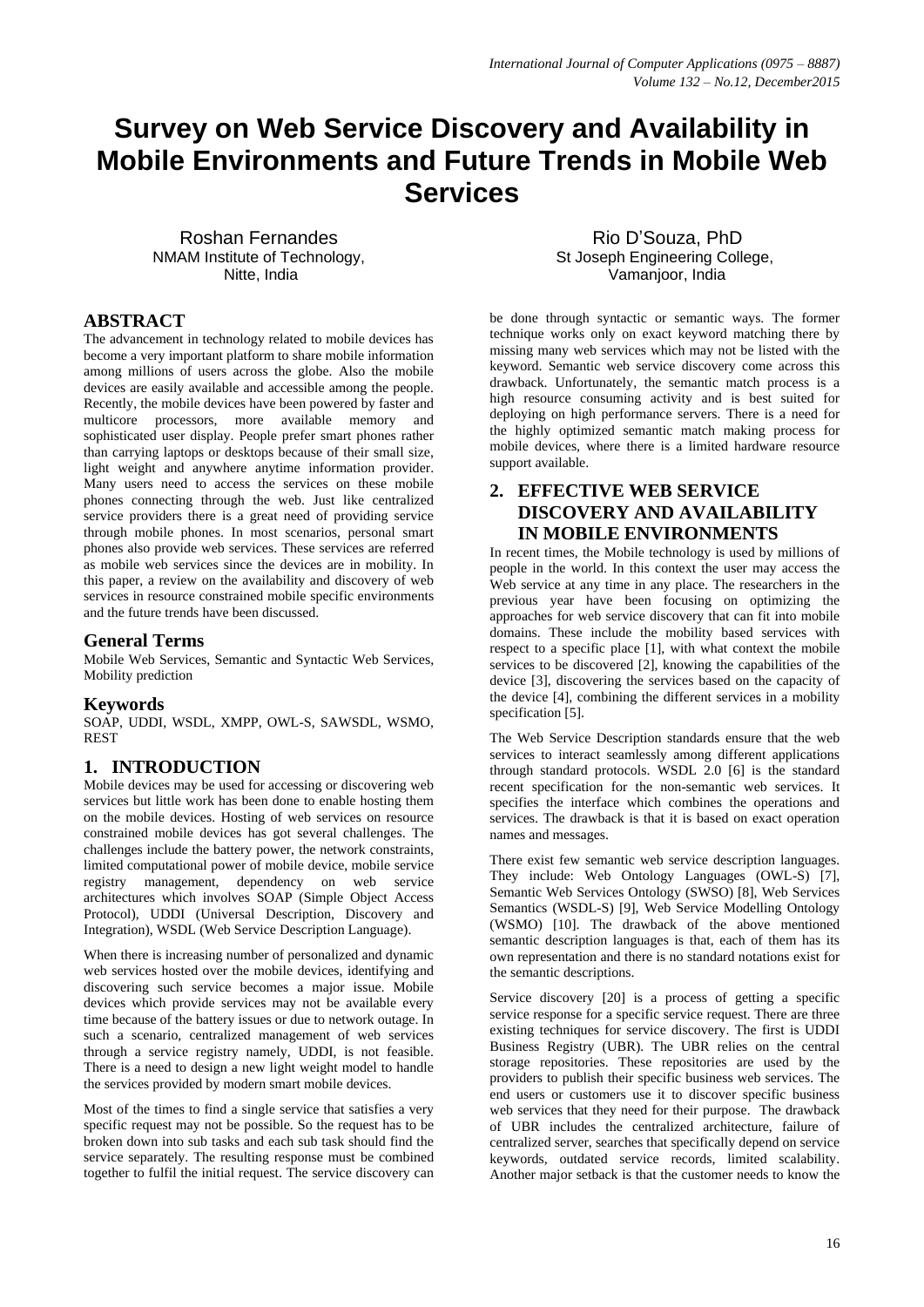address of UBR in order to identify its location and send request to it.

The second is the Specialized Search Engines. They collect the web service description files from the public UBRs and from different web contents. Once these description files are received, the engines extract the meaning of web services from the description files and then perform semantic match between the requests and web service descriptions. Examples include Woogle and WSCE. The major challenge is that the retrieved services should be valid.

The third technique is Generic Search Engines. In this technique, the customers can use the search engines to find the required web services by writing a customized request in the form of a query. The main drawback of this technique is that they cannot understand the functions of the web services specified in the service description files. They depend only on the specific service keywords to identify services. The major advantage is that it is robust, scalable and no additional infrastructure is needed.

Khalid Elgazzar, Hossam Hassanein, Patrick Martin developed a framework for discovery of web services for the mobile environments [11]. It is a  $3$  – layered architecture where the layer 1 represents the components which reside on the customer side, layer 2 represents some components that can be implemented either on the service provider side or on the consumer side depending on the availability of resource and battery power. Layer 3 represents the components that execute on service provider side. The customer layer prepares a request for the required service which fulfils the objective. At the layer 2, the request analyzer uses the Request Submission Protocol to search atomic services which completely respond to user's request. If no relevant service found, it breaks down the request into sub tasks and each sub task is handled separately. It also ranks the list of relevant web services based on user specifications, ratings, preferences and execution environments. The framework also stores locally the retrieved web services for the further choosing of next best candidate service. The layer 3 matches the request with the web services. The authors use WSDL file, OWL-S based and WSMO based approaches. The drawback of this framework is that it is heavy and inefficient for resource constrained mobile devices. Also these approaches are not generic.

The authors of paper [12] proposed a lightweight client/server based architecture for providing and consuming mobile web services. In this work, a RESTful (Representational State Transfer) web service is implemented using HTTP. The authors claim that the direct implementation of SOAP based web services on mobile devices may result in the unacceptable level of overhead because of heavy SOAP request-response messages. These are too large and heavy to be installed into mobile devices which have got limited resources. On the other hand RESTful web services provide greater performance, efficient bandwidth and are robust. The paper implements a Dictionary web service that supports JSON (Java Script Object Notation) data representation. This implementation does not concentrate on real time service discovery and selection. It considers few specific dictionary words as the service request and the meaning as the service response. The advantage is that it is lightweight since it uses JSON.

Khalid Elgazzar, Hossam Hassanein, Patrick Martin [13] [14] describes the Personalized Mobile Web Service Discovery. In this work, the web service is deployed on the mobile device. In the device a light weight web server exists to provide the functionalities of HTTP – based service communications. In this architecture, the mobile device user is the service provider and the service consumer is a direct or indirect contact of the provider. The mobile service provider advertises web services to the members of his/her contact list. The service communication (request and response) is performed through a one to one communication between the provider and a consumer. The limitation of this approach is that the communication (request and response) is limited only to contact list addresses.

Rohit Verma, Abhishek Srivastava [15] proposed directory based architecture for the mobile web service request and response phases. In this paper, the authors focus on deploying service registry over mobile devices. The XMPP (eXtensible Messaging and Presence Protocol) is used for this purpose. The XMPP protocol is widely used for messaging and chatting applications using contact management and contact search. XMPP has been shown to be effective in managing the service directory, sending service updates and service availability information. Again this framework is limited to small users and also the authors not concentrating on how the available sensor services can be best utilized in a mobile environment.

Authors of paper [16] predict that in future the modern smart mobile devices will become the service providers. This is because of the presence of various sensors in mobile devices and each individual smart mobile device may contribute towards the providing of mobile web services. So the web service compositions must re think towards this issue. Unfortunately none of the above discussed papers present a solution to this issue.

# **3. SEMANTIC WEB SERVICE DISCOVERY TOOLS**

There are three important and popular semantic web service discovery tools available. They are namely OWL-S (Web Ontology Language for Services), WSMO (Web Service Modelling Ontology) and SAWSDL (Semantic Annotations for WSDL).

The first one is OWL-S (Web Ontology Language for Services) [17] defines web service capabilities in a meaningful way in a web service open environment. The OWL-S classes are associated with three main aspects which include service profile, service model and service grounding. Meta data related to a specific service is specified by the service profile. This includes name of the service, inputs and preconditions and possible output. This meta information is used for the purpose of service discovery. The service model (also called process model) gives the details of various processes that are executing within a service. These processes can be either atomic or simple or composite. The atomic service is the one which can be executed in a single interaction. The simple services describe the service abstractions. These simple services can be implemented by an atomic process or service. The simple services may be extended to a composite service. The composite process consists of atomic and other composite processes. Grounding contains information on how to access a service, the message formats, transport protocol, addressing and serialization.

The second tool is WSMO (Web Service Modelling Ontology) [18] which provides a framework for describing web services in a semantic or meaningful way. It also allows the web service meta data model using Meta Object Facility (MOF). This may include dictionary of terms used to specify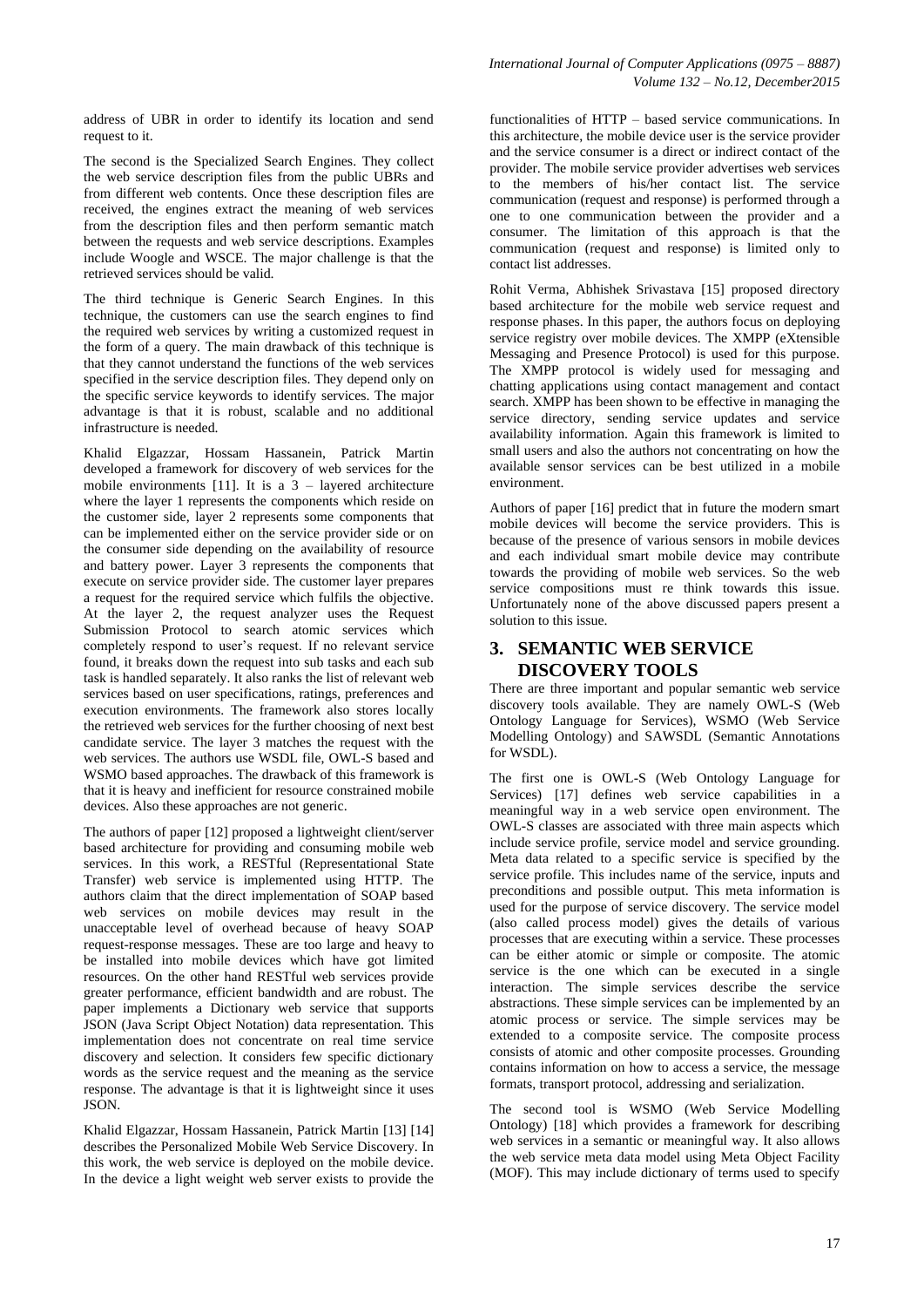the web service description. The meta data model consists mainly of four elements. They are web services, goals, ontologies and mediators. The web services component specifies the aspects which are related to web service interaction. It also includes the functional properties and nonfunctional properties of the web service. The goals specify the target to be achieved by a client while using the described web service. The ontologies specify the terminology for the meta-model elements. The mediators provide support for connecting or linking various heterogeneous web service components and there by performing the transformation and reduction between the web services.

Another tool is the SAWSDL (Semantic Annotations for WSDL) [19] which extend the existing WSDL XML schema specifications. The semantic descriptions are added to the input and output messages, operations and interfaces. This semantically annotated WSDL or XML schema document can be published in the online registry and this service subsequently discovered, invoked or composed with other web services.

In summary, OWL-S and SAWSDL provides conceptual or high level semantic web service description support where as WSMO is a fully semantic web service framework having limited flexibility. The main benefit of SAWSDL is that it reuses the existing XML specification tools and technologies. In the current versions of all three tools mentioned above, they successfully provide the required response for effective semantic web service discovery and description from few specific viewpoints. But they fail from most other general viewpoints.

#### **4. DISCUSSION AND FUTURE TRENDS**

The implementation of web services on the moving resource constrained mobile devices is a challenging issue. Several works have been done to solve this issue but none of them give a complete solution. Several works have been done on the semantic web service composition. But there is always a challenge to do it on resource constrained mobile devices.

In the case of mobile web service discovery the user experience and satisfaction, specific user requirements, features of resource constrained mobile devices and capabilities are important factors that must be taken care of. Most of the research proposals fail to consider these issues.

The syntactic keyword based service discovery is not effective since some relevant services may not be responsive. There is a need for the efficient and light-weight semantic-based discovery in the resource constrained mobile devices.

Some times because of the mobile device service providers' mobility, the services offered by mobile devices may become invalid or not accessible. The main challenge is to ensure that the required services to be found are active and available always.

## **5. CONCLUSION**

In this paper the existing work done on the effective web service discovery and availability in mobile environments has been discussed. The review on the existing semantic web service tools also discussed. Since the mobile devices are used for the personal use along with as a service provider, the security issues also should be taken care of. The solution to the mobility prediction issue will help the service providers and consumers to exchange service messages without interruption. Some of the identified issues have been discussed in section 4. There are still major issues to be

identified in the area of mobile web services especially Quality of Service and the non-functional issues. There is need to explore these issues in the area of mobile web services.

#### **6. REFERENCES**

- [1] E. Kaasinen, "User needs for location-aware mobile services", Personal and Ubiquitous Computing, Vol 7, pp. 70-79, 2003
- [2] N. Blefari-Melazzi, E. Casaliccho and S. Salsano, "Context aware service dicovery in mobile heterogeneous environments" in mobile and wireless communications summit, 2007,  $16<sup>th</sup>$  IST, pp 1- 5, July 2007
- [3] E. Al-Masri and Q. H. Mahmood, " Mobileureka: an approach for enhancing the discovery of mobile web services", Personal Ubiquitous Computing, Vol 14, pp 609-620, October 2010
- [4] Z. Maamar, S. Tata, D. Belaid, and K. Boukadi, "Towards an approach to defining capacity-driven web service", International Conference on Advanced Information Networking and Applications (AINA'09), pp 403-410, 2009
- [5] A. Bhuvaneswari and G. Karpagam, "Reengineering semantic web service composition in a mobile environment", International Test Conference, pp 227- 230, 2010
- [6] R. Chinnici, J-J Moreau, A. Ryman, and S. Weerawarana, "Web Service description language (WSDL) version 2.0 part 1: core language", June 26, 2007.<http://www.w3.org/TR/wsdl20>
- [7] M. Burstein et. al. "OWL-s: Semantic markup for web servies",<http://www.w3.org/Submission/OWL-S>
- [8] S. Battle et.al "Semantic web services ontology SWSO", W<sub>3</sub>C Member submission 2005 http://www.daml.org/services/swsf/1.0/swso
- [9] R. Akkiraju et. al, "Web services semantics wsdl-s" W3C member submission, November 2005, http://www.w3.org/Submission/WSDL-S/
- [10] D. Roman et. al., "Web Service modelling ontology" , Applied Ontology, vol 1 pp 77-106, November 2005
- [11] Khalid Elgazzar, Hossam Hassanein, Patrick Martin "Effective web service discovery in mobile environments", 7<sup>th</sup> IEEE International Workshop on Performance and Management of Wireless and Mobile Networks, 2012
- [12] KamalEldin Mohamed, Duminda W, "A lightweight framework for Web services implementations on Mobile Devices", 2012 IEEE First International Conference on Mobile Services, 2012
- [13] Khalid Elgazzar, Hossam Hassanein, Patrick Martin "Towards personal mobile web services", 2013 IEEE Wireless Communications and Networking Conference (WCNC): Services and Applications, 2013
- [14] Khalid Elgazzar, Hossam Hassanein, Patrick Martin "Personalized mobile web service discovery", 2013 IEEE Ninth World Congress on Services", 2013